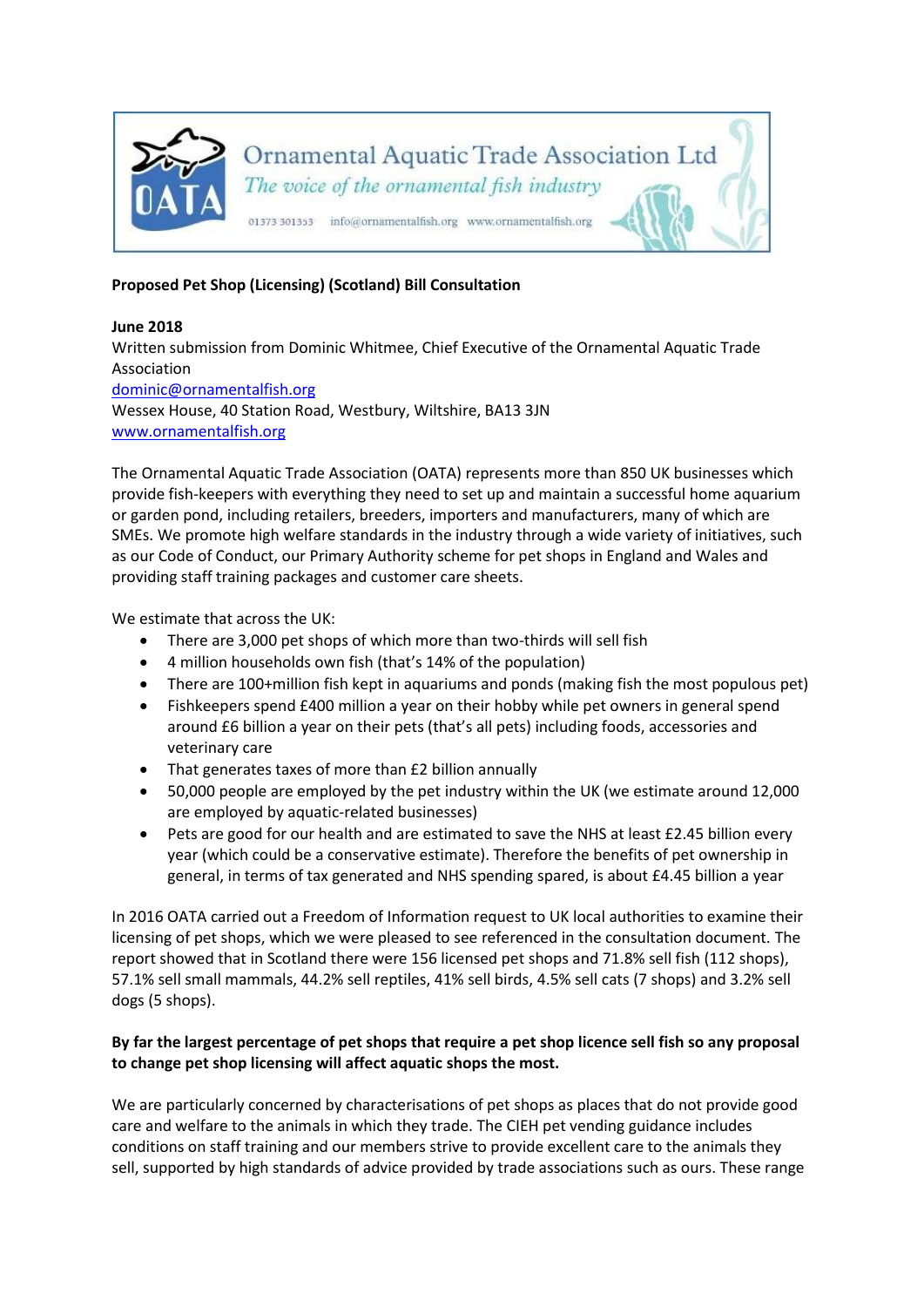from our members' Code of Conduct, 40+ customer care sheets for different species, training packages for staff, our Transport Code and guidance on unpacking fish, and much more.

In its very late stages, we were invited to engage in the recent Defra consultation on Animal Activities Licensing (which looked at a wider range of businesses than just pet shops) in England. This response represents the position we represented in that context and draws on our experience of the review process and its outcomes.

This response has been prepared by the OATA executive team which has delegated authority of its Board to respond to consultations of this nature on behalf of the OATA membership. The positions outlined reflect discussions with our Board and OATA members.

## **Part 2 - YOUR VIEWS ON THE PROPOSAL**

## **Aim and approach**

## **1. Which of the following best describes your view of the proposal to strengthen the licensing regime for pet shops in Scotland?**

### **Fully supportive**

- $\Box$  Partially supportive
- $\Box$  Neutral (neither support nor oppose)
- $\Box$  Partially opposed
- $\Box$  Fully opposed
- □ Unsure

### **Please explain the reasons for your response.**

For many years OATA has been calling for a common, coherent and consistent set of mandatory licensing standards for pet shops which are properly enforced by well-trained and knowledgeable local authority inspectors.

We were very pleased to see our 2016 Freedom of Information report into pet shop licensing referenced several times in your consultation document (that was the third such report produced by OATA). We have also established a Primary Authority Scheme for our English and Welsh members to cover pet shop licensing. This co-ordinated partnership arrangement with the City of London Corporation (CLC), which includes an inspection plan based on CIEH guidance, was our way of helping to ensure a consistent approach for local authorities to follow which raised animal welfare standards. We were proud that OATA and CLC created the first inspection plan for pet shops through this scheme and was the first to enter a co-ordinated partnership - this was acknowledged by DEFRA minister George Eustice in a written answer to Parliament. Within six months of the scheme being set up a third of local authorities in England and Wales had to inspect aquatic shops using the consistent standards set out in the Inspection Plan.

This demonstrates the work we have done to shine a light on the unsatisfactory licensing situation that has been happening in pet shops.

Unfortunately we have been disappointed by the approach taken in England into the review of animal activities licensing, including pet shops. We are sad to say we believe that what will come into force in October 2018 is unnecessarily bureaucratic and imposes conditions on businesses that will have little or no effect on animal welfare.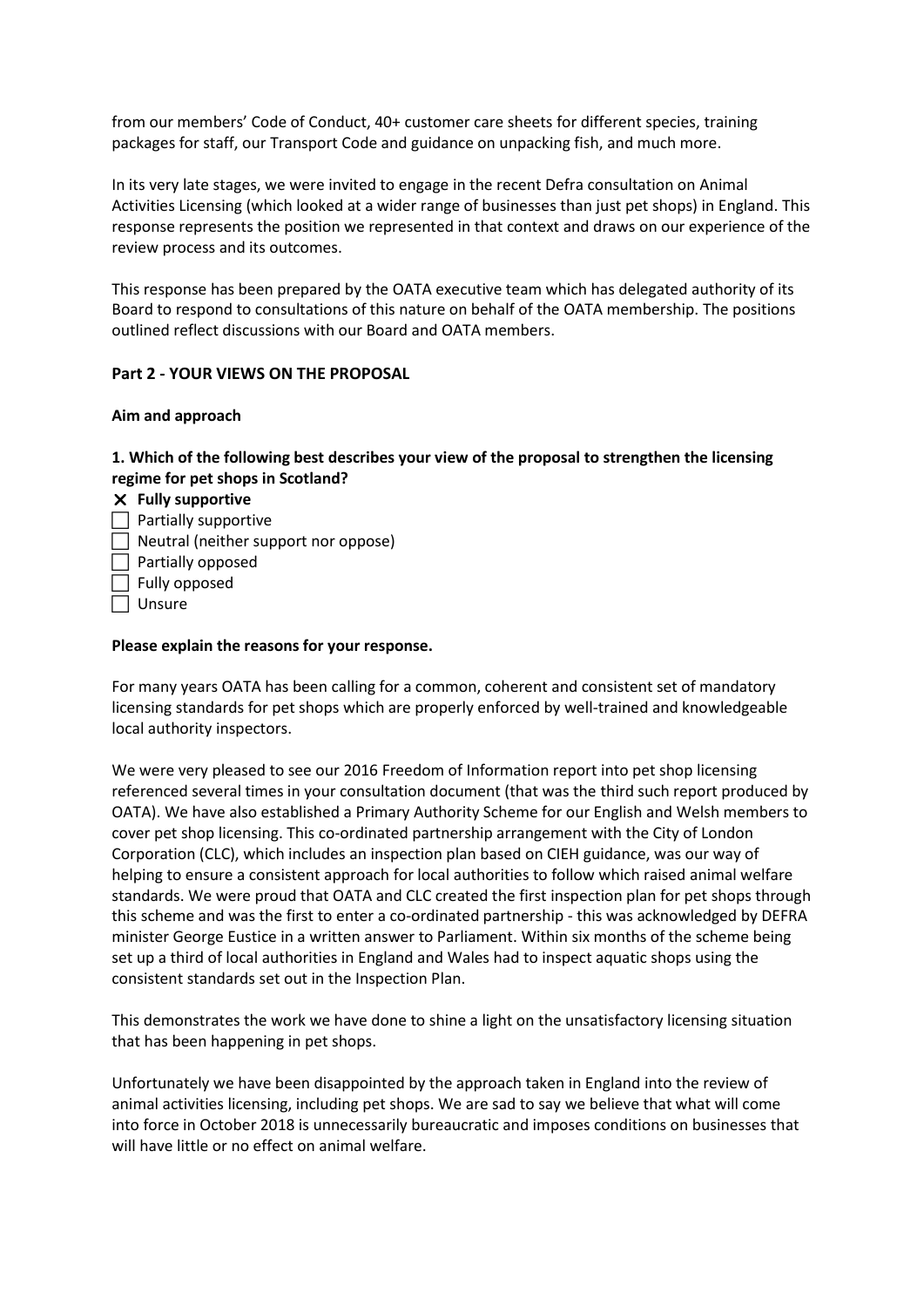Despite the fact that more than three quarters of all UK pet shops that require a licence sell fish, OATA along with many other representatives from the business sector were not able to play any meaningful part in the creation of the licensing regime in England until the very late stages.

We would therefore welcome early inclusion in any discussions about revising pet shop licensing in Scotland. As we have highlighted above, the largest proportion of pet shops in Scotland sell fish so any changes to pet shop licensing will affect our industry the most so we would be very pleased to play a role in any groups set up to discuss this issue. We have also been in discussion with one of our Scottish members – a specialist aquatics retailer with 14 stores in Scotland (Fishkeeper Scotland / Maidenhead Aquatics) – and they too are keen to participate in any future discussions. We believe it would be highly beneficial for the voice of a business directly affected by any proposals to help the Scottish Government to produce something practicable and deliverable by businesses 'on the ground'.

Whilst we fully support proposals to strengthen the licensing regime in Scotland, as we have found in the English experience, a good outcome will depend on the detail of what is actually proposed. In principle it would be best for pet shops to have the same mandatory standards wherever they are in the UK but sadly we would not welcome a pure replication of what will come into effect in England in October 2018.

The principles outlined in the Scottish proposal are sound but care is needed to ensure any changes are applied sensibly and proportionately so as to be effective and avoid excessive, unnecessary burdens on business that in reality contribute little or nothing to improving animal welfare.

Experience with the Defra review process demonstrates that a good idea can be implemented badly, increasing complexity and cost with little tangible outcomes for animals.

# **2. Could the aims of the Bill be better delivered in another way (rather than by the means of a Bill in the Scottish Parliament)?**

- $\Box$  Yes **No**
- $\Box$  Unsure

**Please explain the reasons for your response.** 

As we have demonstrated in our various FOI reports, if guidance is not mandatory then councils do not feel compelled to follow it. When it comes to such an important issue as animal welfare we think the only approach is for legislation to make guidelines mandatory.

**3. Under the proposal, pet shop licence fees would be based on a recovery of the costs incurred by local authorities in processing applications and inspecting premises to ensure animal welfare standards are maintained. In your view, which of the following should local authorities do? (a) Charge all pet shops the same licence fee**

 $\Box$  (b) Charge all pet shops the same basic licence fee, but charge the costs of inspections separately to each pet shop.

 $\Box$  (c) Differentiate licence fees for pet shops according to other criteria (e.g. shop surface area).

## **Please give reasons for your answer. If you have selected option (c) please indicate which criteria you think should be used.**

Simplicity and consistency should be the focus because we believe any differentiation of the approach adopted for fee setting will result in inconsistent application. We certainly think that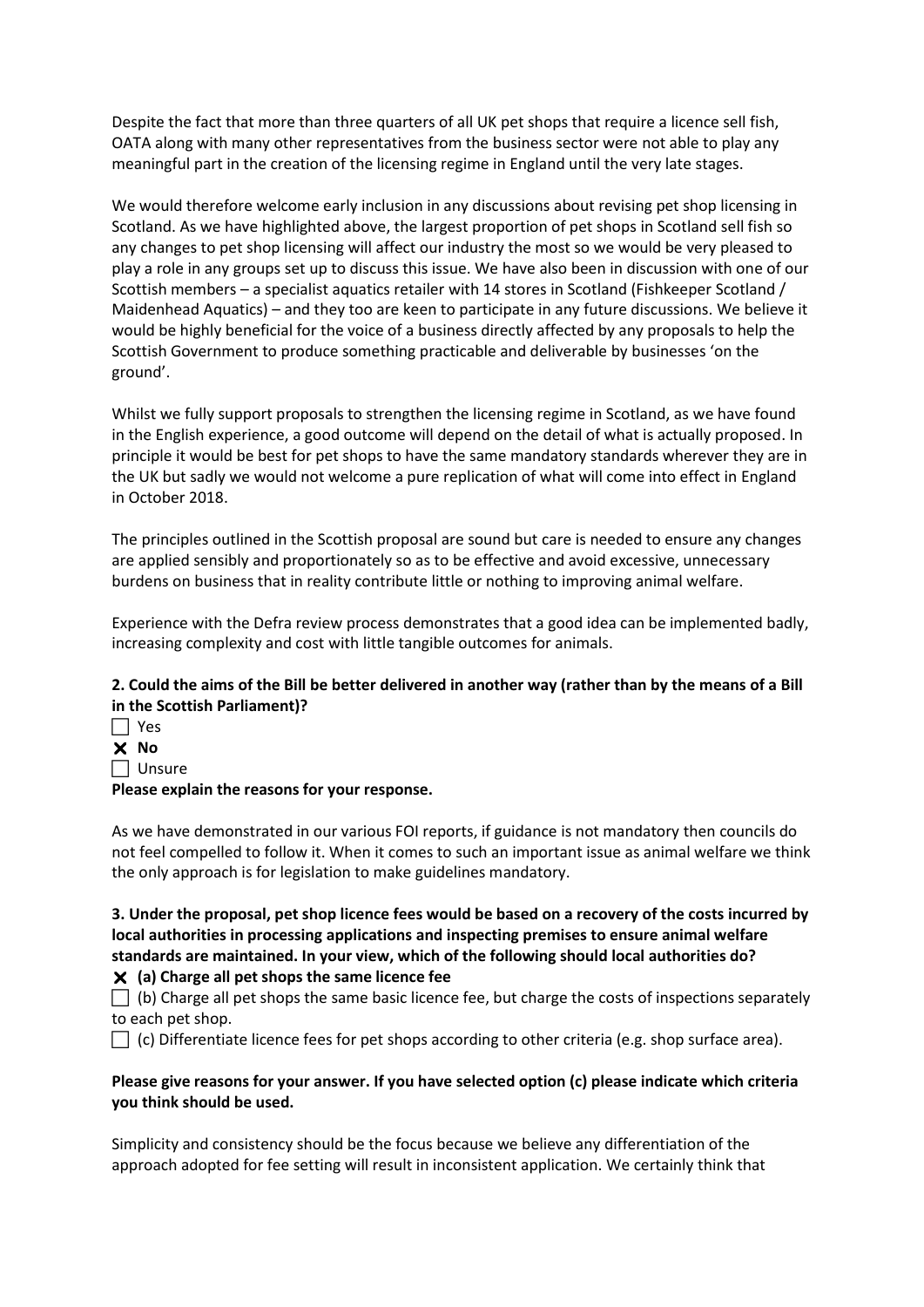additional costs, eg if a vet is required to visit, should be charged separately. (Although if local authority staff are properly trained there should be no need for a vet to attend). We would not support cost recovery including an element of charging for something that might not occur.

Neither would we support setting fees based on floor space. Space considerations are not necessarily an indicator of the complexity of an inspection. For example the range of taxa traded is more relevant because different taxa will have widely varying inspection requirements.

We do have a general concern that licence fees could go up a lot for certain shops, particularly if there is only a small number of shops per council that need licensing. There is a risk with full cost recovery (assuming this will be the approach taken) that the costs of training large numbers of inspectors and implementing the system will need to be spread across a small number of pet shops with the consequence that licence fees escalate prohibitively.

If Scotland is looking at ways to do things better this could be a great opportunity to create a single centralised list of properly trained local authority inspectors who could serve the whole of the country. However, we would want those inspectors to be local authority staff because they would be independent, objective, publically accountable and auditable. We would not support the appointment of non-government organisations or charities undertaking inspections. All will have their own political agendas so their impartiality and objectivity cannot be guaranteed.

# **4. Which of the following best expresses your view of developing statutory licence conditions, building on the current Model conditions for pet vending, that would apply to all pet shops in Scotland?**

- $\Box$  Fully supportive
- **Partially supportive**
- $\Box$  Neutral (neither support nor oppose)
- $\Box$  Partially opposed
- $\Box$  Fully opposed
- $\Box$  Unsure

## **Please give reasons for your answer, including any advantages or disadvantages of the proposal.**

The reason we are only partially supportive of this is our concern of what is meant by the word 'building'. The approach taken in England was intended to 'build' on existing guidance but in actuality went far, far beyond it. In light of that experience we are naturally cautious about any approach that unnecessarily goes beyond the CIEH's model conditions.

The CIEH Model Licensing Conditions are current, reflect modern standards and require minimal updating. They are easy to follow and understand, making it very easy for businesses to know what is expected of them and how to meet the standards required of them, and for inspectors to know what to inspect. They were developed with experts and have broad endorsement already, including from OATA. We used these to form the inspection plan for our own Primary Authority Scheme for our retail members in England and Wales.

The new AAL Model Licensing Conditions developed by Defra for England are overly complex, developed with inadequate expert input, and with insufficient consultation from industry experts, pet shops etc. This has resulted in a hugely complex and burdensome suite of conditions that will result in significant additional costs for businesses and will create challenges and burdens for local authority inspectors. Indeed, the inspection regime is so complex that it will apparently take three years to train all local authority inspectors in England (although businesses are expected to be ready to comply from 1 October 2018). Many expert inspectors have privately indicated that they consider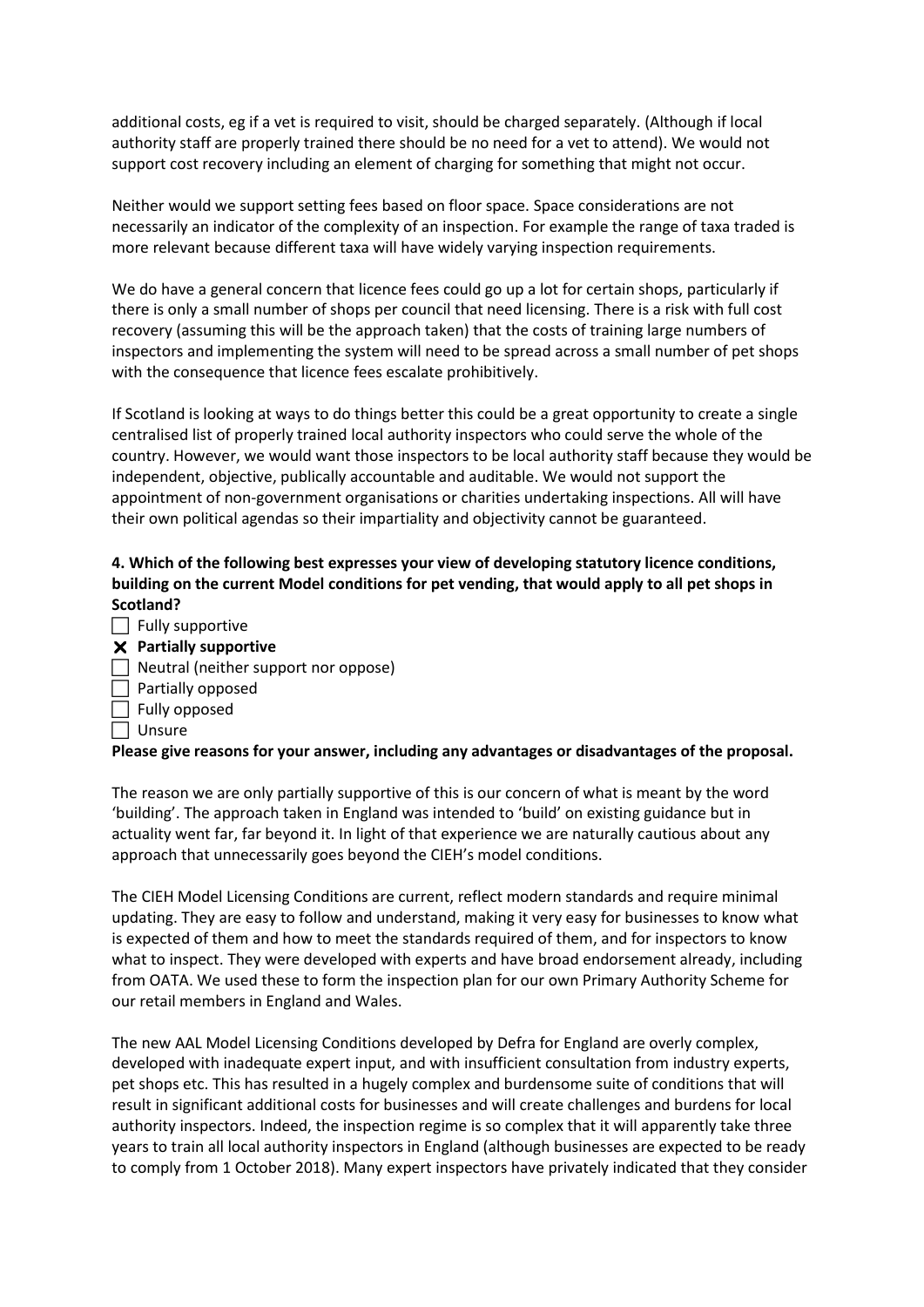the new guidance accompanying the English Licensing Conditions to be unsuitable and unfit for purpose resulting in the need for yet further guidance for inspectors. We would argue that if there is really a need to issue guidance on how to interpret and implement the Defra's AAL guidance then there are fundamental flaws in it.

# 5. **Which of the following best describes your view of banning the sale of puppies and kittens in pet shops?**

 $\Box$  Fully supportive  $\Box$  Partially supportive **Neutral (neither support nor oppose)**   $\Box$  Partially opposed  $\Box$  Fully opposed Unsure

## **Please give reasons for your answer, including any advantages or disadvantages of the proposal.**

While this does not directly affect our industry below are comments we submitted to Defra's call for evidence on the English consultation about this issue.

 *We would question whether banning the sale of animals such as puppies and kittens from pet shops and only allowing sales by breeders or rescue/rehoming organisations is genuinely a better option.* 

*Unlike pet shops which require a local authority issued licence to operate, rehoming/rescue centres are not licensed so have no external, independent inspection scrutiny at all. This will not change with the new Animal Activities Licensing regime due to come into effect in October 2018. Pet shops are additionally open to the public (and therefore open to public scrutiny through daily footfall) in a way that rehoming/rescue centres are not. This proposal will not stop people setting themselves up as a rehoming centre to get around the ban and who will then fall outside any regulatory control.*

(We understand Scotland is looking to introduce the inspection of rehoming centres and animal sanctuaries).

*Bans rarely achieve what they intend because of a lack of enforcement.* 

*The vast majority of these animal sales originate online – not in pet shops. Our experience of sales bans in other areas, eg aquatic plants and invertebrates such as Apple Snails, is that whilst a ban may be in place, the enforcement agencies rarely have the time, interest or inclination to enforce these bans, particularly when it comes to online sellers. It certainly seems to us that closed Facebook groups for example fall into the 'too hard to pursue' category when we report infringements. And when all it takes is a trip across the border to Scotland or Wales then, in practice, how would any such ban on third party sellers in England really be enforceable?*

**6. Which of the following best describes your view of pet shop licence applications listing all animal categories they intend to sell, with owners under an obligation to inform the local authority before stocking any new categories?** 

**Fully supportive** 

 $\Box$  Partially supportive

 $\Box$  Neutral (neither support nor oppose)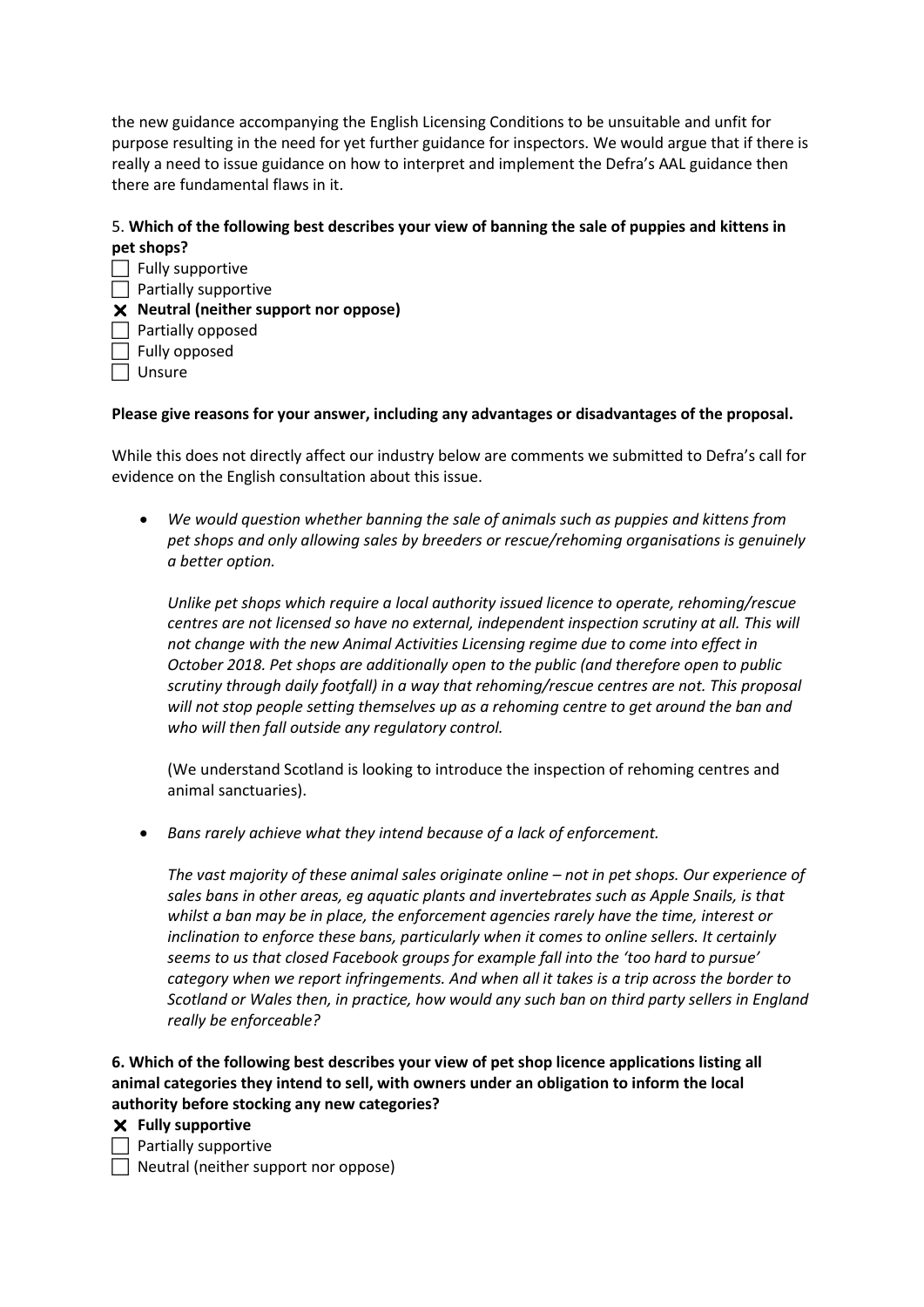$\Box$  Partially opposed

 $\Box$  Fully opposed Unsure

**Please give reasons for your answer, including any advantages or disadvantages of the proposal.** 

We would agree that a pet shop should list the animal categories they sell and inform the local authority before stocking new categories. However, categories need to be sensibly defined and broad enough so as not to be too restrictive. The most important point about categories is that they are there to ensure the local authority inspector who visits is aware of the species they will be inspecting and so can be prepared and trained accordingly.

We believe the current CIEH categories should be sufficient:

- 1. Dogs
- 2. Cats
- 3. Rabbits & Guinea Pigs
- 4. Other Small Mammals
- 5. Ferrets
- 6. Birds
- 7. Reptiles & Amphibians
- 8. Fish

## **7. Which of the following best describes your view of mandatory inspections for all pet shops before an initial licence is granted?**

- **Fully supportive**
- $\Box$  Partially supportive
- Neutral (neither support nor oppose)
- $\Box$  Partially opposed
- $\Box$  Fully opposed
- $\Box$  Unsure

## **Please give reasons for your answer, including any advantages or disadvantages of the proposal.**

We would agree that a pet shop should be inspected before a licence is issued. However, we are concerned that this must be done in a timely fashion, otherwise it could hold up a business from being able to open its doors. It should certainly be done within four weeks of a local authority being notified and we would suggest complaints and compensation procedures should be available if an inspection is not carried out within that timeframe.

## **8. Which of the following best describes your view of all local authorities using a standardised approach to conducting and reporting on inspections of pet shops?**

- **Fully supportive**
- $\Box$  Partially supportive
- $\Box$  Neutral (neither support nor oppose)
- $\Box$  Partially opposed
- $\Box$  Fully opposed
- $\Box$  Unsure

## **Please give reasons for your answer, including any advantages or disadvantages of the proposal. Is there any reason why a standardised approach would not be appropriate?**

What is most important is the need to ensure consistency in standards. We are concerned by some remarks made in the proposal document that it should be standard for inspectors to make copious notes: "*even where a pet shop is meeting all the conditions it is important that full and thorough*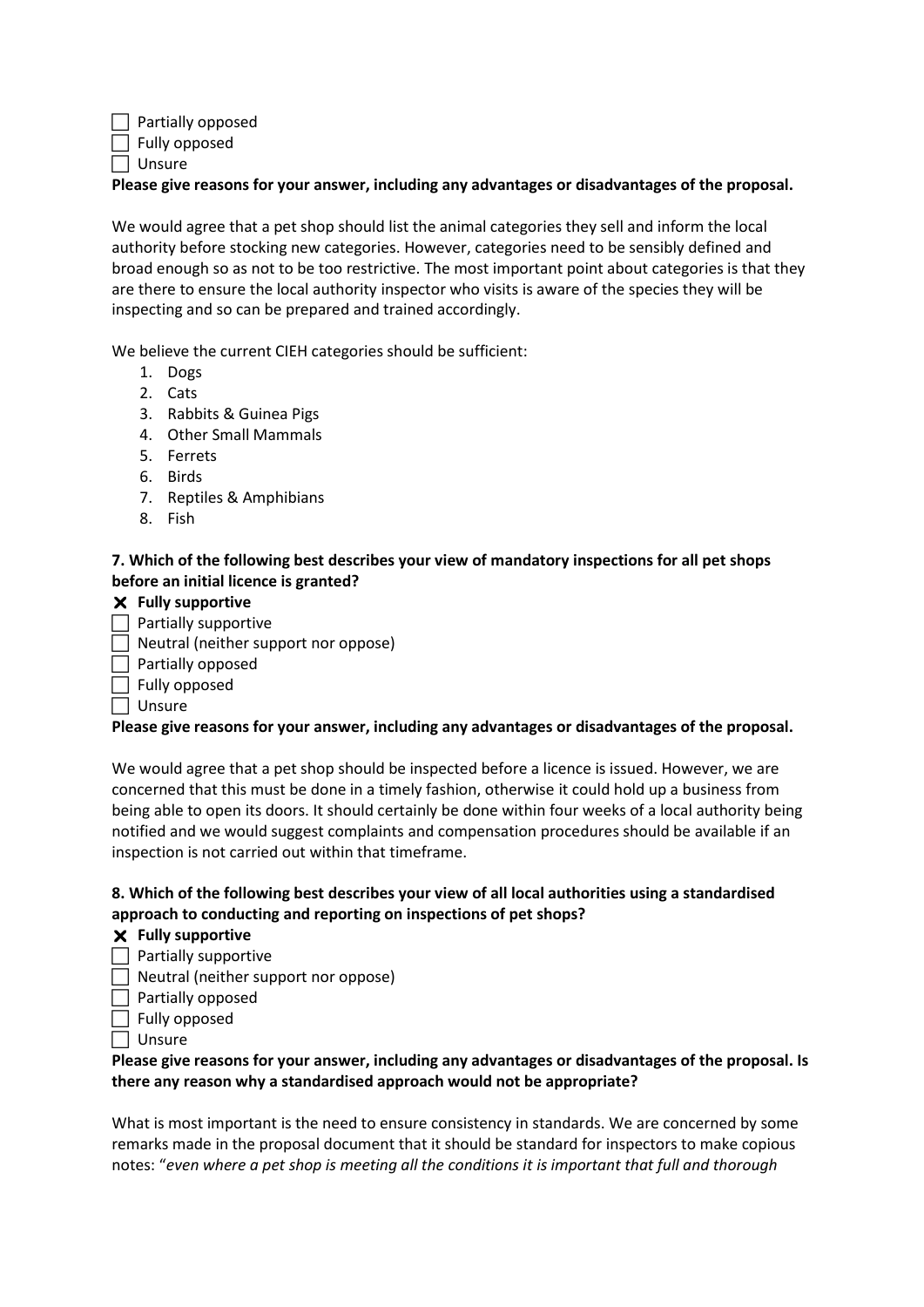*notes are being kept to ensure a level of consistency and traceability for example if problems arise in the future*." This is entirely superfluous and meaningless and seems like an invitation for inspectors to look for issues even in a well-run pet shop and to manufacture problems just so that they will have something to record in their notes. Well-run pet shops, with knowledgeable staff that operate to high standards do exist (although the overall tone of this proposal documents seems not to be aware of this). Why would an inspector need to make copious notes if no issues have been found? This seems a prime example of bureaucratic red tape that offers no real benefits to animal welfare and creates concern for us about how any proposals might be developed.

## **9. Which of the following best describes your view of local authorities using a risk-based assessment and issuing longer-term licences to pet shops that demonstrate a low risk to animal welfare?**

## **Fully supportive**

- $\Box$  Partially supportive
- $\Box$  Neutral (neither support nor oppose)
- $\Box$  Partially opposed
- $\Box$  Fully opposed
- $\Box$  Unsure

## **Please give reasons for your answer, including any advantages or disadvantages of the proposal.**

We believe that enabling local authorities to use a risk-based assessment and issue longer-term licences to pet shops is in principle a good idea. It should encourage pet shops with high welfare standards because it leads to fewer inspections, reduced costs and more importantly is a great way to differentiate their business from others with lower standards. We also believe it has the potential to encourage pet shops to drive up standards to meet the higher level.

However, the English system for attaining higher standards is complex, difficult to understand and impossible to apply in some circumstances. Whatever is proposed in Scotland needs to be much simpler and, most importantly, should be within the capacity of shops to achieve (otherwise it's pointless). For example in the English AAL, it calls for one member of staff to have an OFQUAL Level 3 qualification to attain the higher standard. For many pet species this qualification simply does not exist and we would argue that many staff in our industry will have many years of experience and knowledge built up via experience which will pre-date any such available qualifications. The implication is that someone recently qualified is of a higher standard to someone who has retailed animals for many years. This clearly would not be the case and therefore makes a mockery of the higher standard.

We already know that larger chains want and expect to hit higher standards as their **minimum requirement** so introducing standards that cannot be achieved instantly ensures those businesses cannot meet those higher standards, which might affect how their customers look at their brand through no fault of their own.

From our experience with the English review, the cost-benefit of achieving many of the higher standards is debateable, especially for smaller businesses which may simply not be able to afford to pay for them. This therefore prejudices their ability to achieve earned recognition, regardless of the welfare standards they deliver.

We would also make the point that the higher standards need to be relevant to different circumstances. There should not be a requirement to meet a higher standard where it is not relevant to the taxa being sold or the business premises.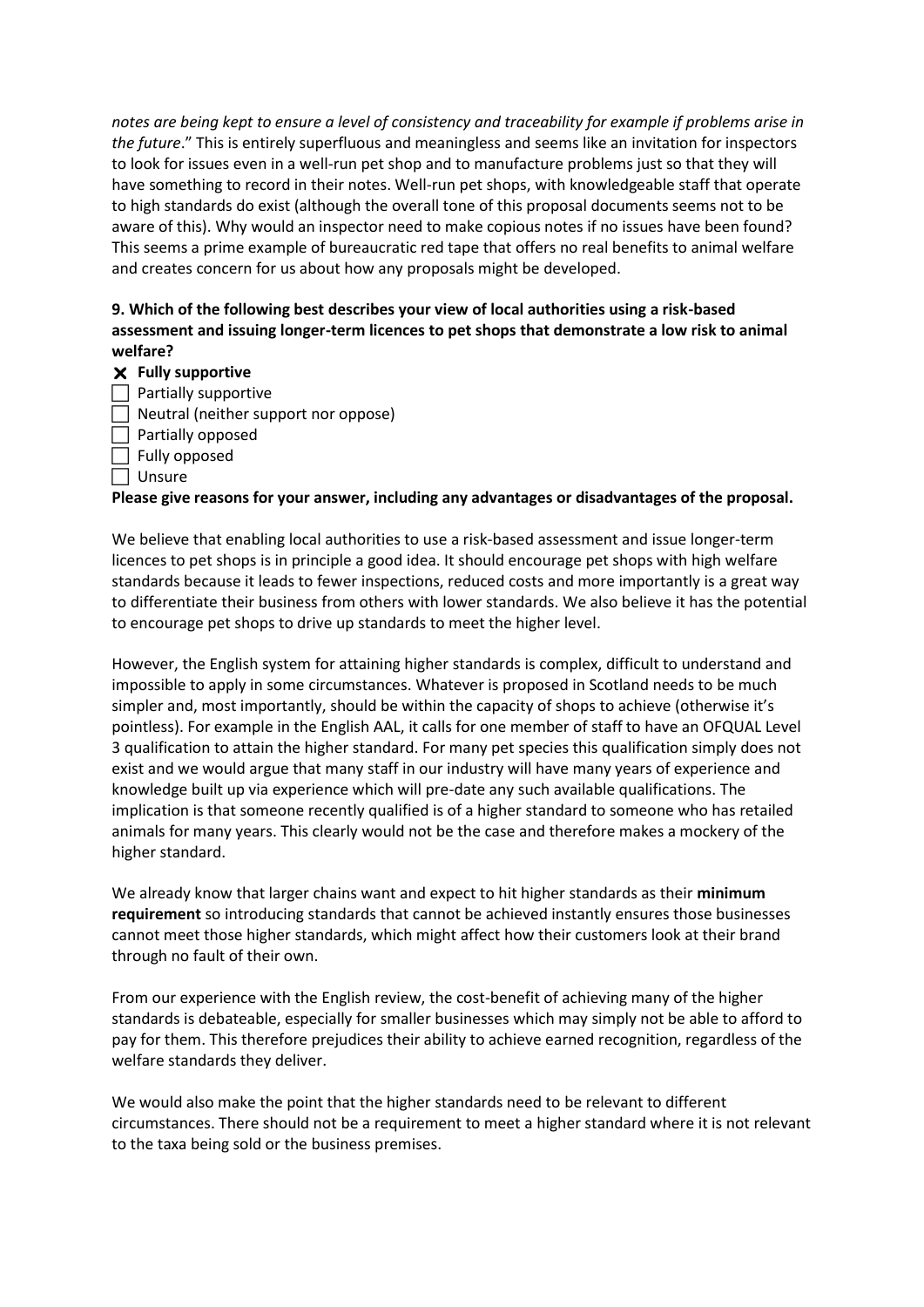This is a prime example of the importance of hearing practical voices in any discussion on this proposal and, as we have said previously, hearing directly from an actual business is important in terms of understanding what is actually practical to achieve.

# **10. Which of the following best describes your view of enabling local authorities to contract other qualified professionals (in addition to their own officers and vets) to carry out and report on pet shop inspections, including qualified officers from other local authorities?**

- $\Box$  Fully supportive
- **Partially supportive**
- $\Box$  Neutral (neither support nor oppose)
- $\Box$  Partially opposed
- $\Box$  Fully opposed
- Unsure

**Please give reasons for your answer, including any advantages or disadvantages of the proposal.** 

If local authority inspectors are properly and fully trained there should be no need for expert support (particularly when the additional costs of vets, for example, have to be borne by businesses). If an inspection regime is so complex that it requires external support then there is something wrong with the inspection regime or the training. Vets may not necessarily have a lot of experience in certain taxa (eg fish or reptiles) so may not be the 'go-to' expert over and above a local authority inspector in any case.

As we have suggested in our answer to Question 3 a pool of suitably trained local authority inspectors should be considered and made available to be called on by councils. Having a centralised pool will help keep overall costs down and, as we have already said, with a limited number of pet shops, there is a limited number of inspectors needed across Scotland. The costs of inspecting a business should not prove so prohibitive that it prevents businesses from opening their doors, therefore effectively stopping 'by the backdoor' the third party sale of animals.

As we have stated above we believe that there is a risk of losing the objectivity and impartiality of government employees by appointing external organisations to assist in inspections.

**11. Which of the following best describes you view of enabling local authorities to take steps to address non-compliance with licence conditions , giving licensees the opportunity to make improvements before any further action is taken, with the power to revoke a licence as a last resort?** 

- **Fully supportive**
- $\Box$  Partially supportive
- $\Box$  Neutral (neither support nor oppose)
- $\Box$  Partially opposed
- $\Box$  Fully opposed
- $\Box$  Unsure

**Please give reasons for your answer, and any detail you think relevant, including what appropriate intermediate steps could be**.

As with any enforcement regime it is important to bring people into compliance and to help them understand the conditions they need to meet through education first, rather than criminalising them, especially for relatively minor issues.

We believe there needs to be a clear, simple and understandable tiered approach to education, compliance and enforcement aimed at correcting issues before more severe penalties such as fines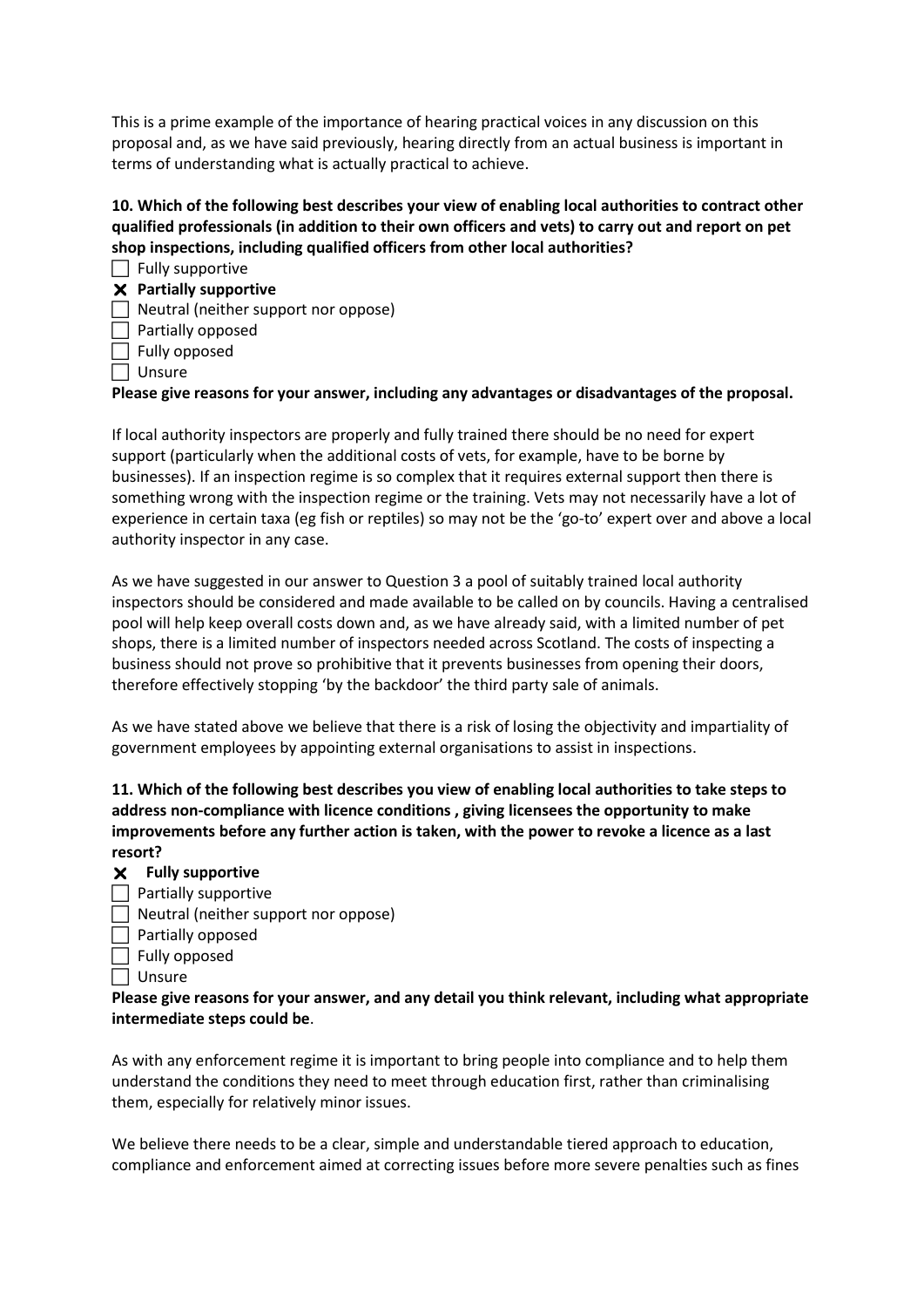or revocation of licences are considered. The sanctions applied should be based on the severity of the problems encountered and should be aimed at corrective action in the first instance. There already exist many models and we would encourage you to consider the currently available system of civil sanctions, which includes options such as enforcement notices and variable monetary penalties.

What we would not support is the imposition of additional licence conditions. The licensing regime should be prepared in such a way that the conditions are or are not met. If they are not then compliance mechanisms, such as under a civil sanctions regime, can kick in. These do not need to be overly stringent and, as described, should be designed to bring people into compliance in the first instance. The key issue is that inspectors feel confident and are competent to assess whether the conditions are being met, and where they are not, to apply sanctions that enable them to bring businesses into compliance.

However, it is important that in the first instance businesses understand what is expected of them. The draft guidance document which outlines what English businesses need to follow is more than 70 pages long and extremely difficult to navigate through. It would be most unfair to penalise businesses for failing to follow conditions that are hard to understand, cumbersome and bureaucratic. Educating businesses on how they can deliver the necessary conditions is therefore important.

We make the point again that businesses in England must get to grips with this enormous document by 1 October 2018 AND have everything in place to comply while local authority inspectors have three years to complete their training on being able to deliver what is in those 70-plus pages. The consequence is that businesses will continue to be inspected by untrained and unqualified inspectors with the potential for significant continued inequities, inconsistencies and no doubt many challenges to the decisions of local authorities. We hope that Scotland does not repeat this inequity.

# **12. Which of the following best describes your view of increasing the maximum fine for failing to comply with the legislation, in line with more recent animal welfare legislation?**

 $\Box$  Fully supportive

 $\Box$  Partially supportive

- **Neutral (neither support nor oppose)**
- $\Box$  Partially opposed
- $\Box$  Fully opposed
- | Unsure

**Please give reasons for your answer, including any advantages or disadvantages of the proposal.** 

As described above, our preference is for a tiered approach to enforcement that is aimed at bringing businesses into compliance before punitive action is required. However, for those businesses that continue to actively disregard the advice they receive or fail to achieve necessary standards, fines should be sufficient to send a strong signal about the need to deliver good standards of animal welfare.

## **13. Which of the following best describes your view of placing an obligation on pet shop owners to provide advice to people buying pets?**

## **Fully supportive**

- $\Box$  Partially supportive
	- Neutral (neither support nor oppose)
- $\Box$  Partially opposed
	- Fully opposed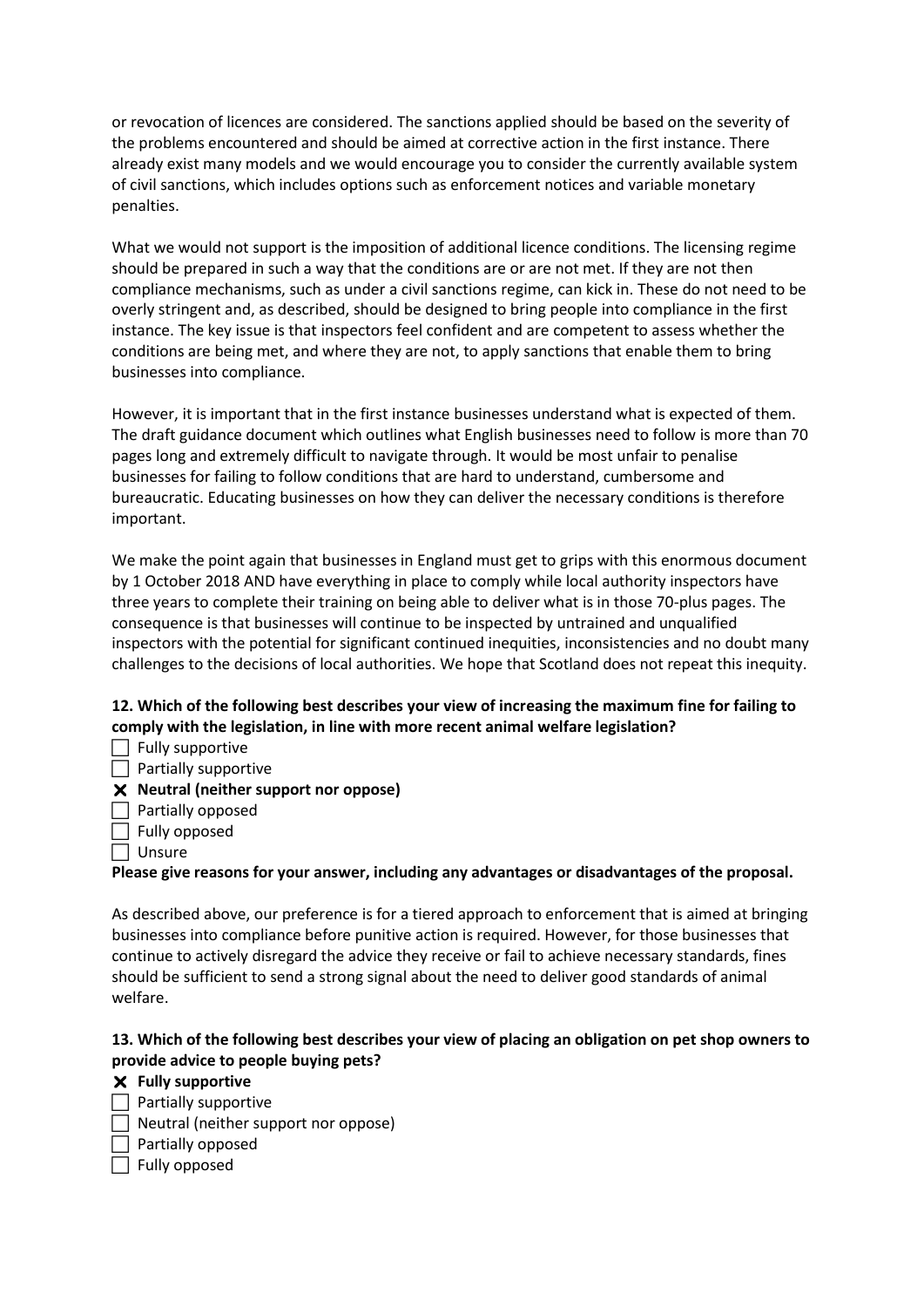#### $\Box$  Unsure

## **Please give reasons for your answer, including any advantages or disadvantages of the proposal. Financial implications**

We say that educating people to pick the right pet for their lifestyle and care for it properly is the key to happy and healthy pets. We seek to promote high standards throughout the industry through our member Code of Conduct and the free information and advice we provide to all.

We support the CIEH Model Conditions which contains a requirement for pet shops to give out pet information free of charge. OATA has created a range of species-specific customer care sheets which are free to download from our website. So advice is readily available although we would make the point that the information does not need necessarily to be paper-based and can be online. Shops have limited storage space so to require aquatic shops that sell a wide range of fish species to have paper leaflets on each species is impractical, unnecessary in this digital age, and environmentally unsound.

It should be noted that The Pet Charity is creating an online Pet Portal which will provide free validated information on a wide range of taxa and this will also be a valuable source of information that pet shops can use and tell their customers about. The website is still being built but you can see a version of what is planned here <http://petportal.org.uk/index.html>

In this digital age we should acknowledge that information can be successfully passed to customers in other forms that just paper.

## **14. Taking account of both costs and potential savings, what financial impact would you expect the proposed Bill to have on:**

## **(a) Local authorities**

- $\Box$  Significant increase in cost
- $\Box$  Some increase in cost

# **Broadly cost-neutral**

- $\Box$  Some reduction in cost
- $\Box$  Significant reduction in cost
- $\Box$  Unsure

If fee setting is based on full cost recovery then there should be no increase in costs for local authorities. However, there will undoubtedly be a greater burden for local authorities in training inspectors and likely to be a higher workload for those inspectors.

## **(b) Pet shop owners**

- **Significant increase in cost**
- $\Box$  Some increase in cost
- $\Box$  Broadly cost-neutral
- $\Box$  Some reduction in cost
- $\Box$  Significant reduction in cost
- $\Box$  Unsure

If Scotland follows the English model on licensing then pet shops are likely to see a massive increase in both burden and cost to their business. Regardless, we would anticipate licence fees to increase overall and we anticipate that cost will be transferred to businesses.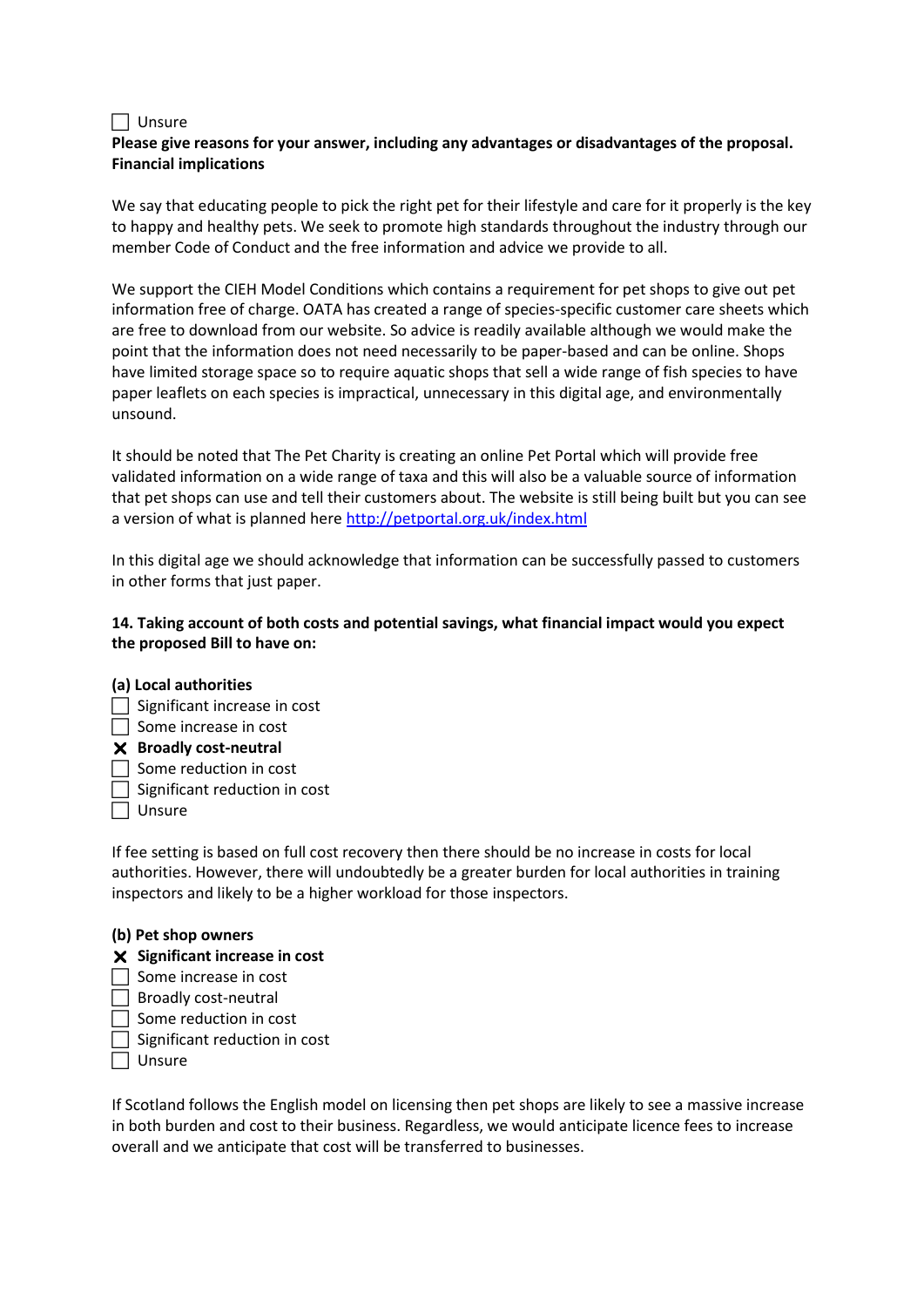We became so concerned during the latter stages of the English review into animal activities that we did a rough cost impact assessment for pet businesses which we estimated to be **£118million per annum in additional costs to businesses**. Most of these were at least partially addressed in the closing stages of Defra's review process but we maintain that the outcome was the imposition of many unnecessary costs to businesses which achieve little or nothing for the betterment of animal welfare. We are happy to provide our calculations on this on request.

## **(c) Individuals (including pet owners)**

 $\Box$  Significant increase in cost

## **Some increase in cost**

- $\Box$  Broadly cost-neutral
- $\Box$  Some reduction in cost
- $\Box$  Significant reduction in cost
- $\Box$  Unsure

Any cost increase to a business (through higher licence fees), particularly if it is significant, is likely to be passed on to customers.

# **(d) Animal welfare organisations**

- $\Box$  Significant increase in cost
- $\Box$  Some increase in cost
- **Broadly cost-neutral**
- $\Box$  Some reduction in cost
- $\Box$  Significant reduction in cost
- $\Box$  Unsure

## **Please explain the reasons for your response.**

We would not foresee any costs for animal welfare organisations as we would not foresee any direct role in the operation, delivery or implementation of an updated licensing regime.

## **15. Are there ways in which the Bill could achieve its aim more cost-effectively (e.g. by reducing costs or increasing savings)?**

| Yes |
|-----|
| N٥  |

 $\Box$  Unsure

## **Please explain the reasons for your response.**

As described previously, our suggestion would be for Scotland to look at having a centralised pool of local authority inspectors to help keep overall costs down. With a limited number of pet shops, there is a limited number of inspectors needed across Scotland.

We would also encourage that further consideration is given as to the real need for local authority inspectors to be accompanied on visits by external professionals. If conditions are suitably developed and inspectors suitably trained there should be no need to buy in external resources to support an inspection.

## **Equalities**

**16. What overall impact is the proposed Bill likely to have on equality, taking account of the following protected characteristics (under the Equality Act 2010): age, disability, gender reassignment, marriage and civil partnership, pregnancy and maternity, race, religion and belief, sex, sexual orientation?**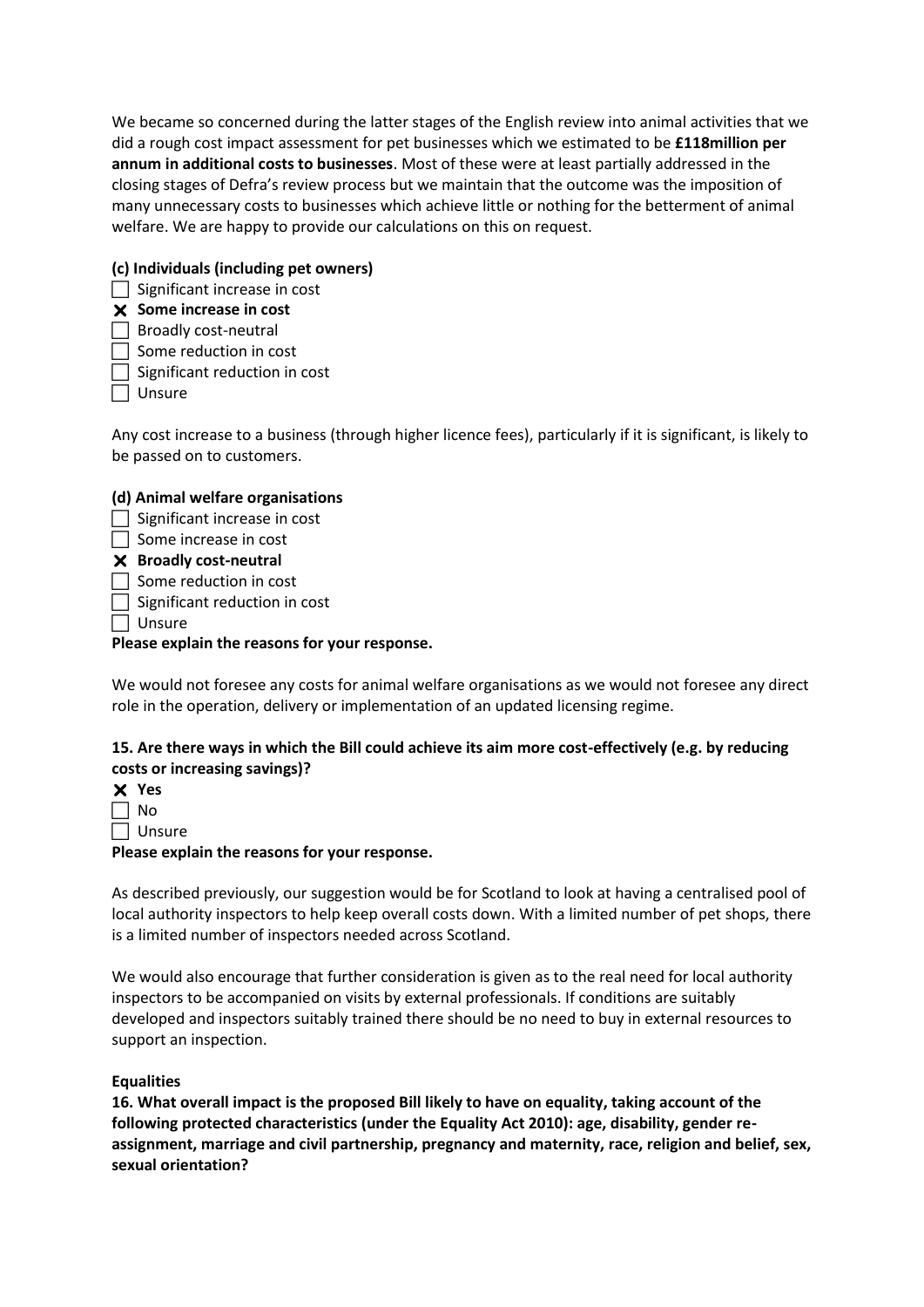$\Box$  Positive  $\Box$  Slightly positive **Neutral (neither positive nor negative)**   $\Box$  Slightly negative Negative  $\Box$  Unsure **Please explain the reasons for your response.** 

## **Sustainability**

**17. Do you consider that the proposed bill can be delivered sustainably, i.e. without having likely future disproportionate economic, social and/or environmental impacts?** 

| ς<br>۳  |
|---------|
| Ā.<br>n |
|         |

**Unsure** 

## **Please explain the reasons for your response.**

If the Scottish proposal is developed and applied proportionately and sensibly with input from trade then there may not be the disproportionate economic impacts to the industry which we expect in England. But if the English approach is adopted then we anticipate many negative impacts on the pet trade and keeping.

### **General**

### **18. Do you have any other comments or suggestions on the proposal?**

### **Inspector training**

We note in the proposal that you would require local authority licensing officers to undergo training through a certified accreditation course with biennial refresher courses. We would support this provided we know more about any course. We would be very happy to input into any training proposed and we have delivered inspector training in the past with the City of London Corporation.

We understand the City of London Corporation is looking at providing training for English inspectors in due course so there may be good training courses already in place that could be tailored to the Scottish experience.

It is important for inspectors to be trained before any new system is introduced and that businesses are given adequate time to prepare for any new system as well. **Training inspectors so that they feel confident and are competent to enforce the licensing system is fundamental to the success of any licensing reform.**

## **Online trade**

This proposal makes no reference to online sellers so we are unsure whether this has been taken into account. There is no discussion about where the line is to be drawn about what constitutes a 'pet shop' business. If the heart of this review is about animal welfare then the concern is the same whether the animal is sold from a 'High Street' shop or online.

Many animals are sold online and, from our experience, enforcement agencies are slow to act when alerted to online sellers, particularly closed Facebook groups. If online sellers are trading fish commercially for example they should be subject to the same scrutiny through licensing. If they are not, traditional high street pet shops will be unfairly penalised by having to pay licence fees and comply with conditions such as staff training and point of sale information etc, potentially resulting